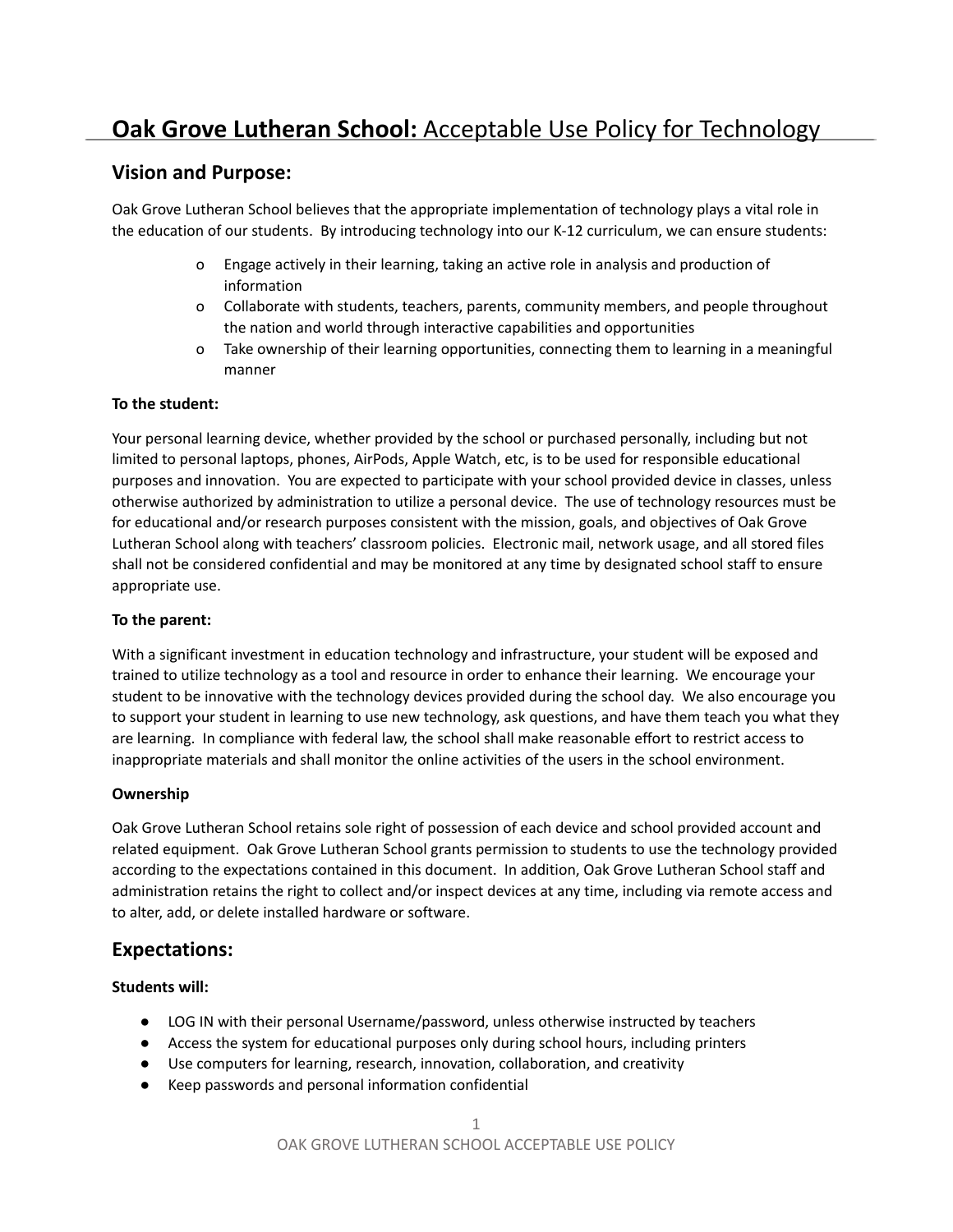- Use appropriate language and be respectful of others
- MUTE sound with headphones, AirPods, etc. use only with teacher permission

#### **Students will NOT:**

- Damage computers, computer systems, or computer networks
- Use another's password or represent oneself as another, including trespassing into another's files, work, or folders
- Load or use unauthorized games, programs, files, or other electronic media
- Create, send, share, access, or download material which is abusive, hateful, threatening, harassing, or sexually explicit
- Alter, add, or delete any files that affect the configuration of a school computer
- Conduct any illegal activity, including infringement on copyright laws
- Access the data or account of another user (this is considered vandalism)
- Copy any school software (this is considered theft)
- Record staff or students without their consent or knowledge, including the use of webcams, laptops, Chromebooks, cameras, phones, or any other digital device
- IM or Chat during class, with any device unless relative to academic related expectations set forth by teachers
- Put mobile devices and phones not owned or managed by the school on the school's network. They must be on the Guest Network.
- Create/Use Mobile Hot Spots of any kind (this is against CIPA regulations requiring all school devices to be adequately filtered)

# **Use and Care of Devices:**

Proper care of all devices is necessary to allow for the maximum life of the device. Students are responsible for the general care of the devices they are using. Devices that are broken or fail to work properly must be reported to a teacher immediately. Students should avoid intentionally wasting school resources, including but not limited to the use of Internet bandwidth, internal network bandwidth or printing resources.

#### **Carrying the Device:**

The school's device should be carried with the screen closed and with care in both hands of the person moving the device. Never lift or carry the device by the screen. Under no circumstances should a device be left unattended. Any device left unattended is in danger of being broken, and technology privileges may be suspended or revoked for students who leave equipment in an unsupervised situation.

#### **Screen Care:**

Clean the screen with a soft, dry, antistatic or microfiber cloth. Screens can be damaged by cleaning too harshly. Be careful. Leaning on the top of a device with the screen closed can result in screen breakage. Likewise, do not put anything between the screen and the keyboard when closing the device. This could result in screen breakage.

#### **Battery Life:**

In an effort to have as much battery life as possible, students should be sure to properly shut down all devices before putting them away. Putting away a device should include putting the device in its cart and plugging it